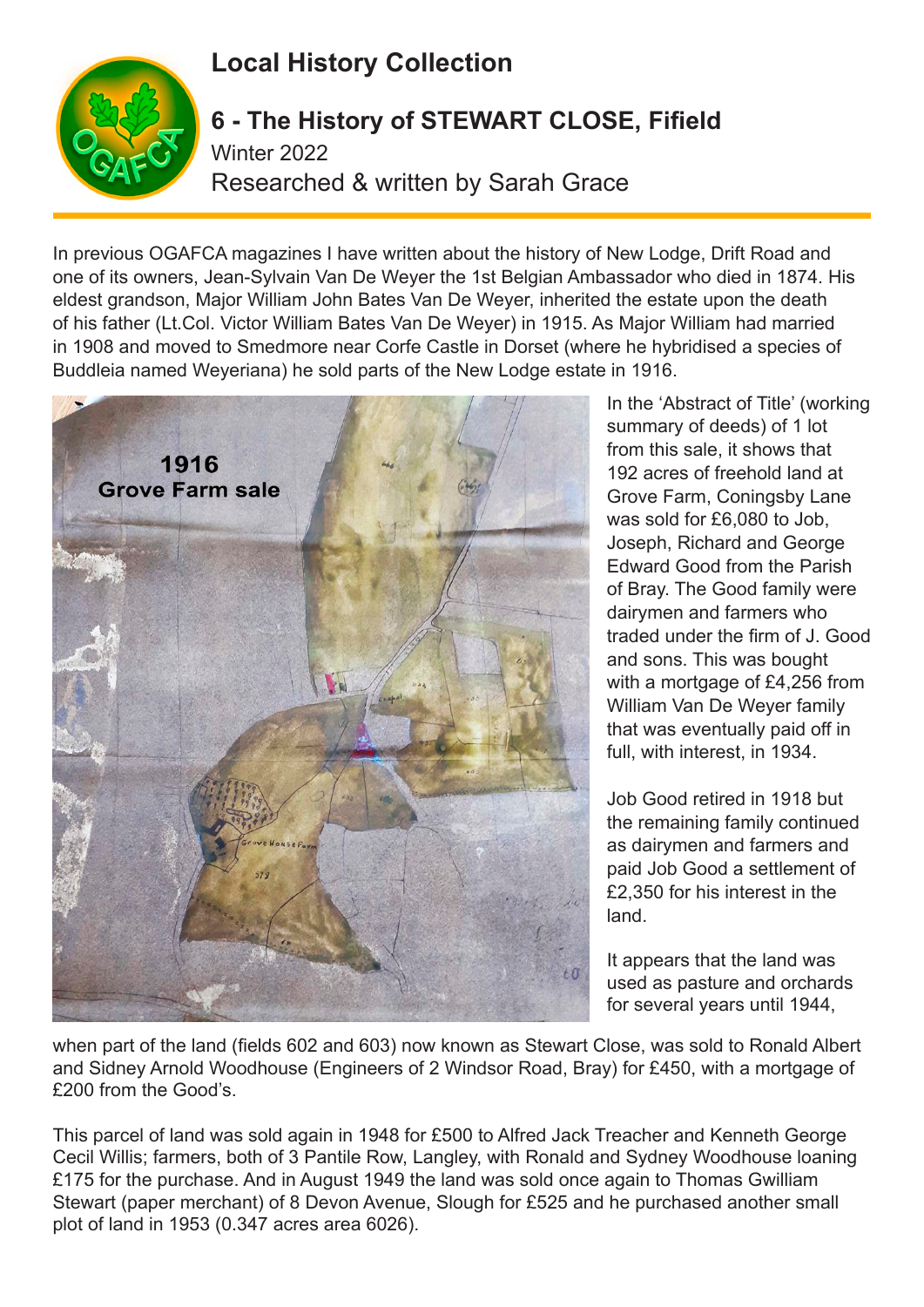

Mr. Stewart applied for permission to site movable dwellings on the land in 1950, which was refused as: 'The proposal is likely to cause injury to the rural amenities of the locality and the district is adequately served by existing sites for movable dwellings.' By July 1952 Mr. Stewart had an application approved to erect 3 pairs of semi-detached bungalows and later in the same year he was granted consent to put a caravan on the land bordering Deep Meadows up until December 1953 when the re-instatement of the land was to be completed to the satisfaction of the council (Cookham Rural District Council, Castle Hill, Maidenhead).

In December 1954 Mr. Stewart was granted permission for a pair of houses (No's 1 and 2) and a road (16' wide with 2 x 6' footpaths with turning facilities at the end of the cul-de-sac), later to be named Stewart Close as well as approval for another pair of houses to be shops. By 1956 he had paid £25 to have the Church Tithe removed from the land, this ensured that he could sell the properties for a good price (the Church Tithe on a property would reduce the overall value).

Mr. Stewart built himself a bungalow in what was the middle of a field on this land, it still exists as the first bungalow on the left-hand side in Stewart Close.

Two local builders were chosen to build all but 4 of the properties in Stewart Close, Percy Stanley Kimber (carpenter) and his brother Sidney Maurice Kimber (bricklayer). Percy had lived at Bramcote, Oakley Green, Windsor since 1934, one of the semi-detached houses opposite the army estate on the Dedworth Road. The architect for the houses was Mr. Beer of Hurley.